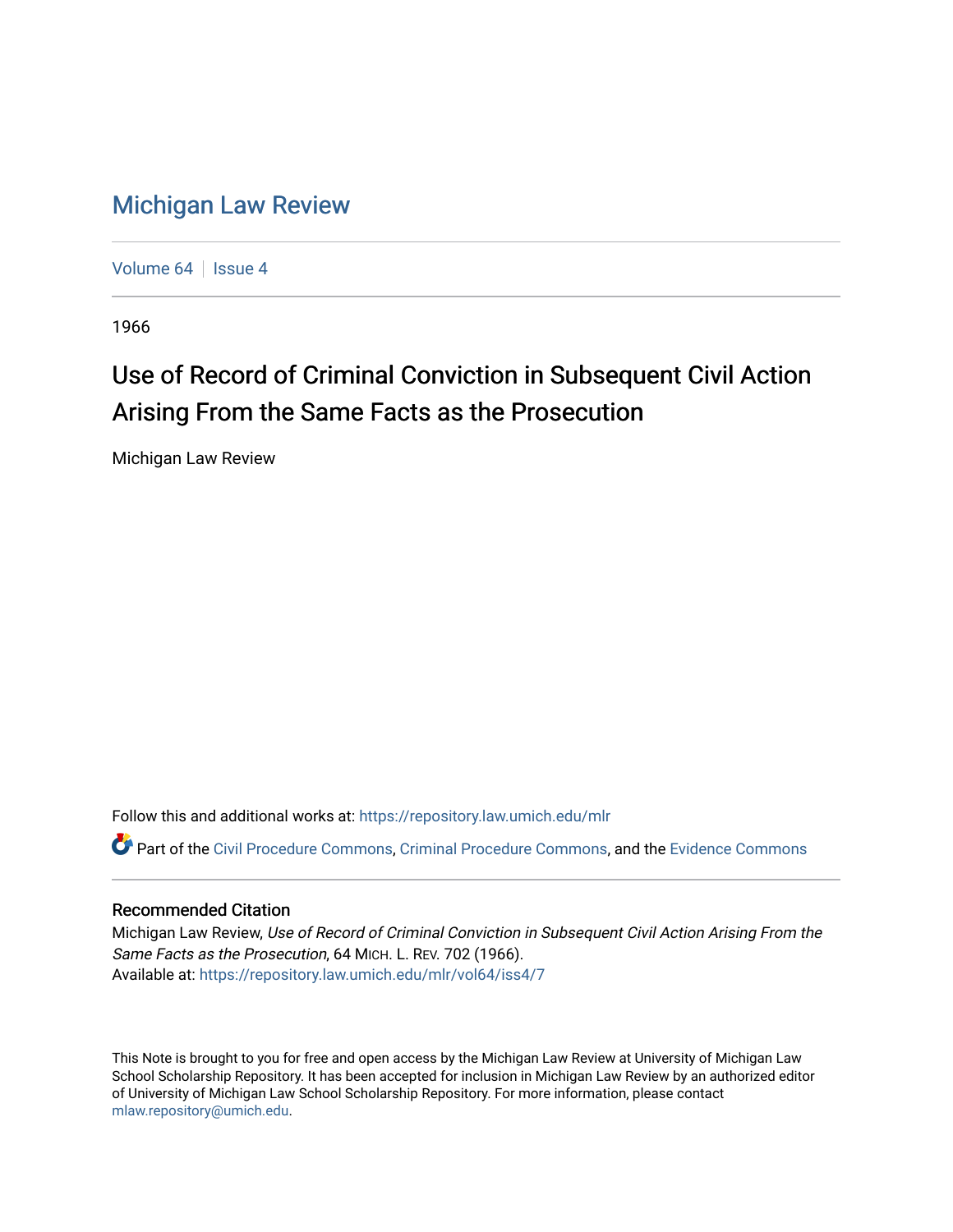### Use **of Record of Criminal Conviction in Subsequent Civil Action Arising From the Same Facts as the Prosecution**

The overwhelming majority of courts considering the issue without the aid of pertinent legislation' have held that a record of a prior criminal conviction may not be used against a convicted person in subsequent civil proceedings arising from the same facts as the criminal prosecution but to which the state is not a party.2 It is

2. The term "conviction" is used herein only in reference to the verdict of a **judge**

**<sup>1.</sup>** There are a number of statutes controlling the use which may be made of **the** record of a criminal conviction in a subsequent civil proceeding. Some give it great weight. See, e.g., **ALA.** CODE tit. **7,** § 412 **(1958)** ("between parties and privies thereto **...** [the record of conviction] is conclusive as to matters directly in issue.'). Some give it no weight. See, e.g., OHIO REv. **CODE ANN.** *§* **1.16** (Page **1953)** (prohibiting use of a record of prior conviction even as evidence in a civil action brought by a person injured by a criminal act). Some provide that convictions on traffic charges are inadmissible. See, **e.g.,** MICH. **CoMp.** LAws § **257.731** (1948). There is a basis for distinguishing convictions for violation of traffic ordinances from other convictions on the ground that a traffic offender is often unwilling to contest the charges to the utmost of his ability, since the expense and inconvenience of litigation frequently exceed the penalty for conviction. Rule **63(20)** of the Uniform Rules of Evidence, in fact, provides for the admission of the record of a prior felony only.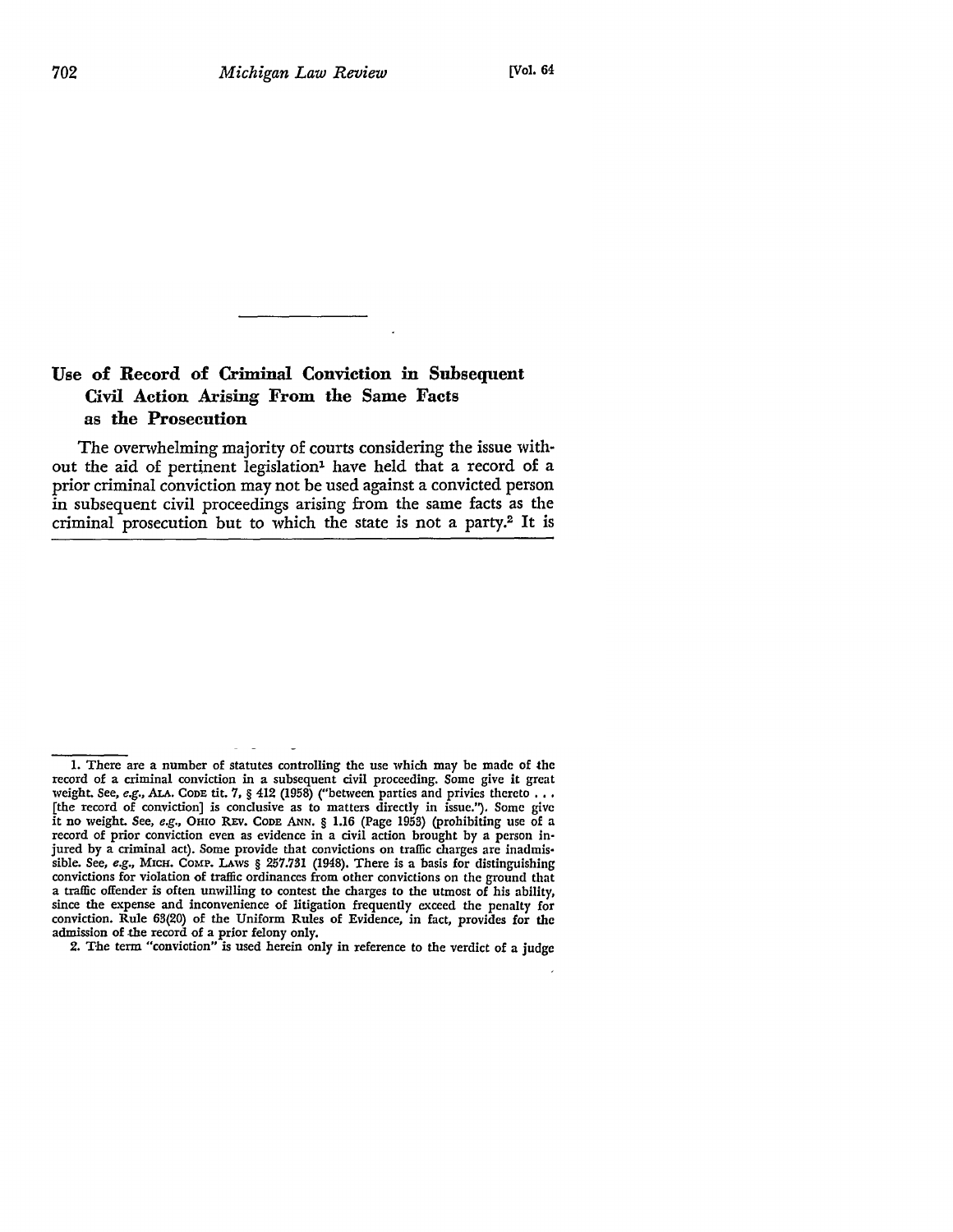#### *Notes*

admissible neither as evidence of the facts underlying it, nor as the basis of an estoppel preventing the convicted party from relitigating those issues which must have been decided against him in the criminal trial for the judge or jury to have found him guilty.3 Consequently, a man convicted of arson for burning his own property may nevertheless succeed in collecting the proceeds of his fire insurance policy, unless the insurer can prove the origin of the destruction unassisted by the record of conviction.<sup>4</sup> Similarly, one found guilty of criminal assault may successfully defend a subsequent tort action brought by the complaining witness in the criminal trial which led to the conviction if the plaintiff is unable to make a convincing case without the use of the record of that conviction in his civil suit.<sup>5</sup>

A few courts rely upon the hearsay rule to exclude a record of prior conviction even as evidence of the facts which must have been found in the criminal trial.6 Technically, the record of a prior judgment does fall within the usual definition of hearsay insofar as it is used to demonstrate the findings of fact supporting it, for it is evidence of assertions made outside the civil trial, offered to show the truth of the matters alleged, and deriving its probative value partially from the credibility and capacity of the absent asserter.7 However, the numerous exceptions to the hearsay rule demonstrate

or a jury when the criminal defendant has pleaded innocent. The questions which arise when one party seeks to use, in a later civil case, the record of a criminal conviction where the other party pleaded guilty or nolo contendere in the former trial are outside the scope of this note. Likewise, the text contains no discussion of the problems inherent in attempting to determine which issues raised in the criminal trial were necessarily decided by the fact finder in reaching a verdict. For a brief treatment, see generally von Moschzishen, *Res Judicata,* 38 YALE L. **J.** 299, 332 **(1929).** Furthermore, this note does not deal with the situation in which the state or federal government which prosecuted the criminal litigation is also a party to a subsequent civil proceeding emanating from the same facts, as for example where a defendant convicted of tax fraud is later sued for the amount of unpaid taxes referable to his misconduct. Cases of this type are discussed in Note, 64 MicH. L. REv. 317 (1965).

**3.** 2 **BLAcK, JUDGMENTS** § 529 (1891); **FREEMAN, JUDGMENTS** § 319 (lst ed. **1873); JoNES,** EvmENc:E § **589 (3d** ed. 1924); McCoRMICK, **EvmENc** § **295** (1954); *Developments in the* Law-Res Judicata, 65 HARV. L. REV. 818, 878-80 (1952).

4. See McSweeney v. Utica Fire Ins. Co., 224 **F.2d** 327 (4th Cir. 1955) (dictum); Fire Ass'n of Philadelphia v. Coomer, 158 S.W.2d 355 (Tex. Civ. App. 1942); Bobereski v. Insurance Co. of the State of Pa., 105 Pa. Super. 585, 161 At. 412 (1932) (dictum); Girard v. Vermont Mut. Fire Ins. Co., 103 Vt. 330, 154 Atl. 666 (1931).

5. See Krowka v. Colt Patent Fire Arms Mfg. Co., 125 Conn. 705, 8 **A.2d** 5 (1939); Nowak v. Orange, 349 Pa. 217, 36 **A.2d** 781 (1944).

6. Only a few cases expressly state that a record of prior conviction is hearsay evidence. E.g., Manning v. Watson, 108 Cal. App. 2d 705, 239 P.2d 688 (1952). A number of courts imply that such a record is hearsay when they receive it into evidence as an admission against interest (an exception to the hearsay rule) if it is based on a guilty plea. See Rednall v. Thompson, 108 Cal. App. 2d 662, 239 **P.2d** 693 (1952); Ando v. Woodberry, 8 N.Y.2d 165, 230 **N.Y.S.2d** 74, 168 N.E.2d **520** (1960); *cf.* Burbank v. McIntyre, 135 Cal. App. 482, 27 **P.2d** 400 (1933). A comment to Uniform Rule of Evidence 63(20) also implies that a record of a prior conviction is hearsay.

**7.** See McCoRmicK, EvmEcNc § **225** (1954).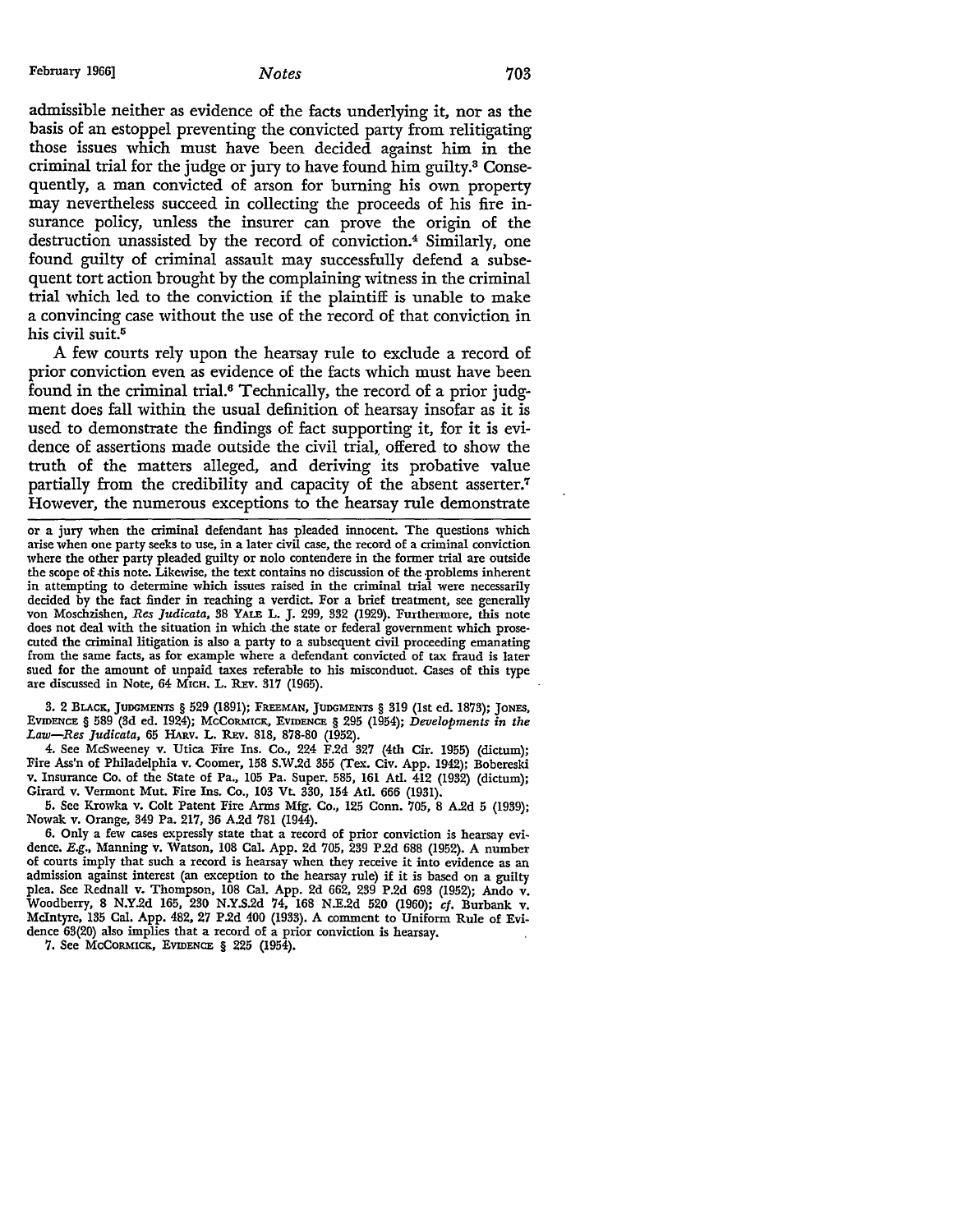that it is not an incontrovertible principle which must be followed unswervingly.<sup>8</sup> Its primary purpose is to safeguard a litigant's right to challenge the accuracy and completeness of testimony introduced against him by cross-examining the witness upon whose credibility its worth depends.9 Since the testimony underlying a guilty verdict in the criminal trial was subject to cross-examination during the criminal proceeding, some courts have held that the record of that verdict is sufficiently trustworthy to be admissible as evidence of the underlying findings of fact.10

The remaining courts which hold records of prior conviction inadmissible for evidentiary purposes rely upon the doctrine of mutuality, as do all which refuse to use such records to estop convicted parties from relitigating issues which were necessarily decided against them in the criminal trial. The mutuality principle, which is premised upon the belief that the adversary system can be operated equitably only if a litigant has the opportunity to challenge any allegation as often as it is raised against him by an opponent with whom he has not previously contested it, $11$  holds that a party is not bound by a fact determined against him in previous litigation unless the opponent seeking to bind him was also his adversary in the previous trial.<sup>12</sup> Strict adherence to this precept automatically pre-

11. One of the earliest statements of the premises upon which the doctrine of mu- tuality rests is found in the Duchess of Kingston's Case, 20 State Tr. **355** (House of Lords **1776):** "it would be unjust to bind any person who could not be admitted to make a defence or to examine witnesses, or to appeal from a judgment he might think erroneous.

The mutuality rule appears to have taken its name from this reasoning: The adversary system implies that  $A$  has a right to litigate an issue as many times as it is raised against him **by** a party with whom he has not already contested the point; this right will always be protected if  $B$  cannot raise an estoppel unless he was privy to the prior adjudication; privity can always be assured if the alignment of parties in the former trial was such that, had the issue in question bee estop *B* from relitigating; therefore, "mutuality" of estoppel guarantees *A's* right to litigate the issue against those who raise it against him for the first time.

12. See, *e.g.,* New York & Cuba Mail **S.S.** Co. v. Continental Ins. Co., **32** F. Supp. **251** (S.D.N.Y. **1940),** *rev'd on other grounds,* 117 **F.2d** 404 **(2d** Cir. 1941); Washington Nat'l Militello, 104 Colo. 28, 88 P.2d 567 (1939) (no estoppel, but record admitted as evidence); Wolff v. Employers Fire Ins. Co., 282 Ky. 824, 140 S.W.2d (1940) (no estoppel, but record admitted as evidence); Silva v. Silva, 2 Durham Bank & Trust Co. v. Pollard, 256 **N.C.** 77, **123** S.E.2d 104 (1961); Smith v. New Dixie Lines Inc., 201 Va. 466, **111** S.E.2d 434 (1959); Aetna Cas. **&** Sur. Co. v. Anderson, 200 Va. 385, **105 S.E.2d 869** (1958). *Cf.* Elder *v.* New York **&** Pa. Motor Express, Inc., 284 N.Y. **350, 31 N.E.2d 188** (1940); BLACK, **JUDGMEN"S** *§* **529 (1891); 1** FREEMAN, **JUDGMENTs** § 428 (5th **ed. 1925);** McCoansiCK, **EVIDENcE** *§* **295** (1954); **39** VA. L. **REv. 995, 996 (1953).**

**<sup>8.</sup>** See generally *id. §§* 230-99.

**<sup>9.</sup>** *Id.* § 224, at 458. See generally *id. §§* 223-29; **5** WIoMoRE, **EVIDENCE** *§* 1362 **(3d ed.** 1940).

*<sup>10.</sup> E.g.,* North River Ins. Co. v. Militello, 104 Colo. 28, 88 **P.2d 567** (1939); Wolff v. Employers Fire Ins. Co., 282 Ky. 824, 140 S.W.2d 640 (1940); Schindler v. Royal Ins. Co., **258** N.Y. **310, 179 N.E. 711** (1932). Uniform Rule of Evidence 63(20) would permit the use of the record of a prior felony conviction as evidence of the findings of fact underlying it.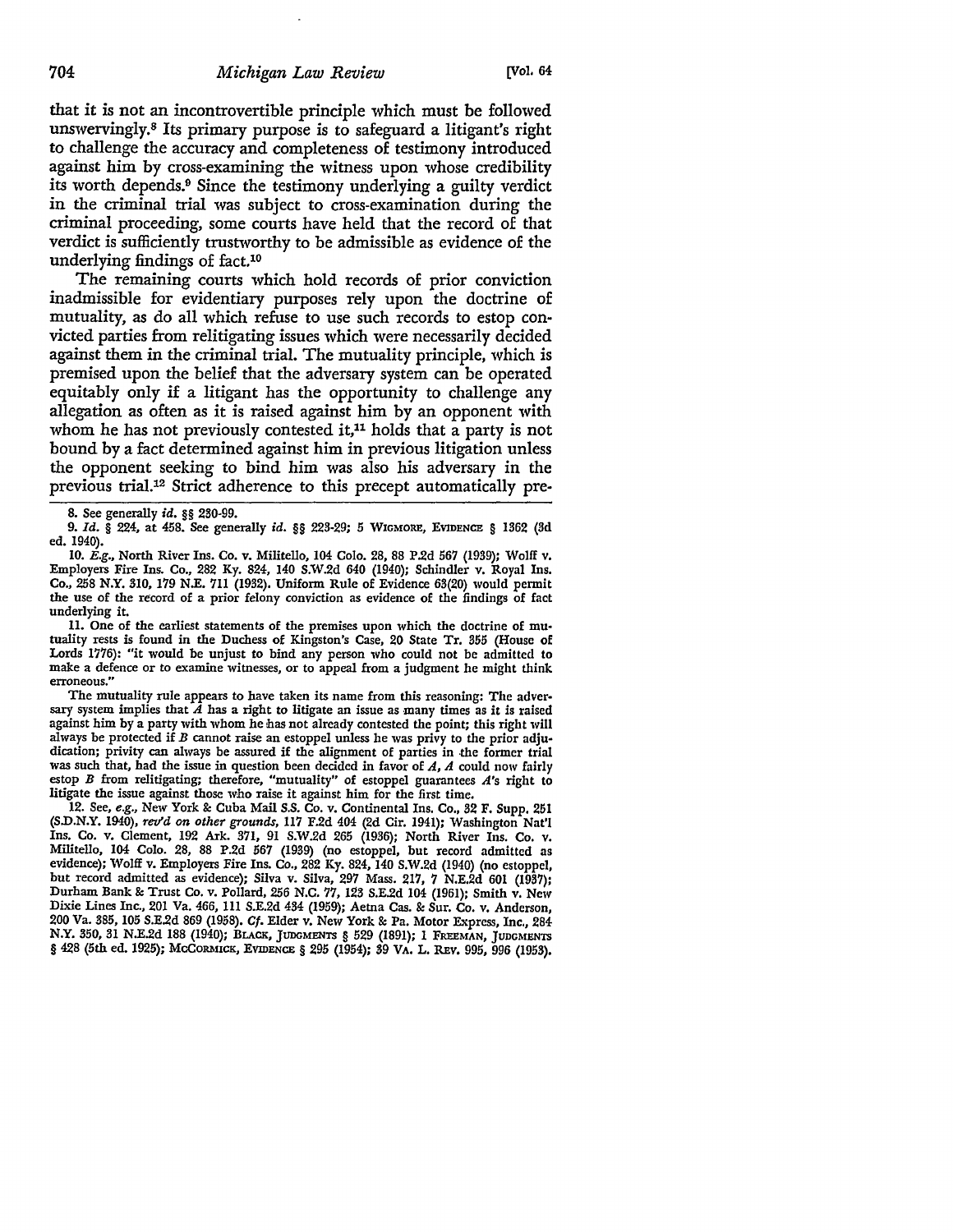cludes an individual's using the record of any prior conviction in a later civil suit brought by or against the convicted person, for the latter has previously litigated with the state, not with his present opponent.

While the reasoning behind the mutuality rule may have some appeal in the estoppel context, it has none, at least in theory, when the question is merely the admissibility of the record of a prior conviction as evidence. Unlike the use of a record of conviction as the basis of an estoppel, the introduction of the record as evidence does not foreclose the person against whom it is offered from denying the truth of its underlying findings of fact; he can still contest them with evidence of his own. Nevertheless, a practical consideration supports the exclusionary rule. Once a civil jury learns that a party before it has been convicted of a crime arising from events the occurrence of which he is attempting to deny, the jury is likely to be so prejudiced that it will accept the evidence of conviction as conclusive proof of the findings of fact supporting it.13 From a realistic point of view, therefore, those courts which approve the reasoning behind the mutuality rule would be inclined to prohibit the introduction for any purpose of a record of criminal conviction into subsequent litigation.

Some courts do not accept the foregoing views on the mutuality doctrine or the rationale behind the views. The 1927 decision of the Virginia Supreme Court in *Eagle, Star & British Dominions Ins. Co. v. Heller*<sup>14</sup> was one of the first opinions holding that a record of a criminal conviction could estop a party to a civil suit from relitigating certain issues necessarily decided against him in a prior criminal trial, even though all parties to each trial were not the same. The court ruled that his conviction for arson precluded the owner from denying that he had burned his inventory when he sued to collect the insurance proceeds. The California Supreme Court reached a like result in *Teitelbaum Furs, Inc. v. Dominion Ins. Co.15* However, there is a significant difference in the reasoning of the two courts in departing from the traditional approach. The Virginia tribunal acknowledged that, while the mutuality doctrine is gen-

13. See Bobereski v. Insurance Co. of the State of Pa., 105 Pa. Super. 585, 161 Atl. 412 **(1932).** See generally 50 YALE L. **J.** 499 (1941).

14. 149 Va. 82, 140 S.E. 314 (1927).

**15. 58** Cal. **2d** 601, **25** Cal. Rptr. 559, **375 P.2d** 439 **(1962).**

<sup>&</sup>quot;The rule of collateral estoppel may be described as a compromise between the interests of the litigant in pressing his claim and the interest of the public in bringing an end to one man's litigation. Under it one man may have his day in court, but only one day, against another. But the rule does not go so far as to make the finding in one man's case in a personal action a conclusion of ultimate truth. A law suit is not a laboratory experiment for the discovery of physical laws of universal application but a means of settling a dispute between litigants." Hornstein v. Kramer Bros. Freight Lines, **133** F.2d 143, 145 **(3d** Cir. 1943).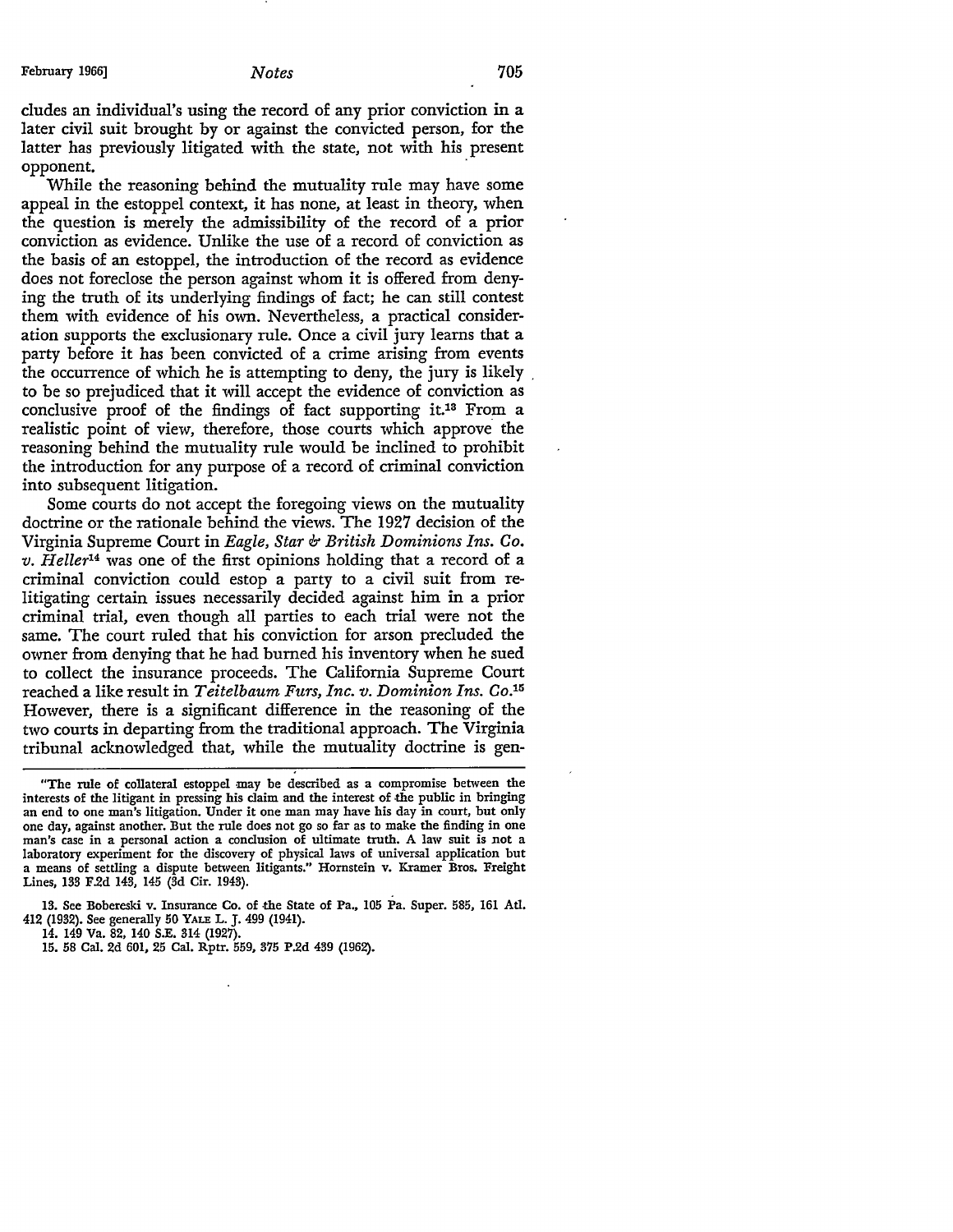erally viable, if a person convicted of a crime seeks thereafter to *gain* from his criminal activities, rigid adherence to a general rule and to some judicial expressions would be a reproach to the administration of justice.<sup>16</sup> In the light of this statement, *Heller* must be considered a narrow exception to the usual rule, explained by the court's distaste for the result it might have had to reach if it had followed the weight of authority.

The rationale in *Teitelbaum* was broader. Justice Traynor's opinion did not mention the fact that a convicted person was the *plaintiff* in the civil case brought to enforce a claim arising from criminal conduct. The court went to the heart of the matter by denying that there was any reasonable basis for applying the mutuality rule in *any* case, except insofar as it requires that the person against whom an estoppel is asserted have been a party to the prior action.<sup>17</sup> This single restriction was felt to be all that is necessary to guarantee a party due process of law, and to more than due process he was apparently not thought entitled.

That *Teitelbaum* has not been limited to its facts is apparent from *Newman v. Larsen*,<sup>18</sup> in which a California intermediate appellate court relied upon Justice Traynor's opinion in holding that a defendant previously convicted of criminal assault was bound by the allegations in the criminal complaint necessarily found to have been true by the criminal jury. The defendant, therefore, was not permitted to deny that he had assaulted the plaintiff, who had been the prosecuting witness in the former trial. The court apparently saw no significance in the fact that the effect of the estoppel in *Newman* was not merely to deny the convicted party the fruits of his crime, but rather to set the stage for the assessment of personalinjury damages against him.

*Hurtt v. Stirone9* resembles *Teitelbaum* and *Heller* as well as *Newman* in its result. In *Hurtt* the Pennsylvania Supreme Court held that a trustee in bankruptcy, suing to recover money which the defendant had allegedly extorted from the bankrupt, could introduce the record of the defendant's conviction of the federal offense of obstructing interstate commerce by means of extortion<sup>20</sup> to estop him from denying the wrongful taking, where the bankrupt had been the complaining witness in the federal case. In *Hurtt* the defendant had already reaped the proceeds of the crime, and the plaintiff was simply trying to regain money of which the bankrupt

- 20. The federal offense arose under the Hobbs Anti-Racketeering Act, **18** U.S.C.
- § 1951 (1964). See generally Stirone v. United States, **361** U.S. 212 (1960).

**<sup>16.</sup>** 149 Va. 82, **111,** 140 S.E. 314, 323 (1927).

**<sup>17.</sup>** Teitelbaum Furs, Inc. v. Dominion Ins. Co., 58 Cal. 2d 601, 606, 25 Cal. Rptr. 559, **561, 375 P.2d** 439, 441 **(1962).** 18. **225** Cal. **App. 2d** 22, **36** Cal. Rptr. 883 (1964).

<sup>19. 416</sup> Pa. 493, **206** A.2d 624 **(1965).**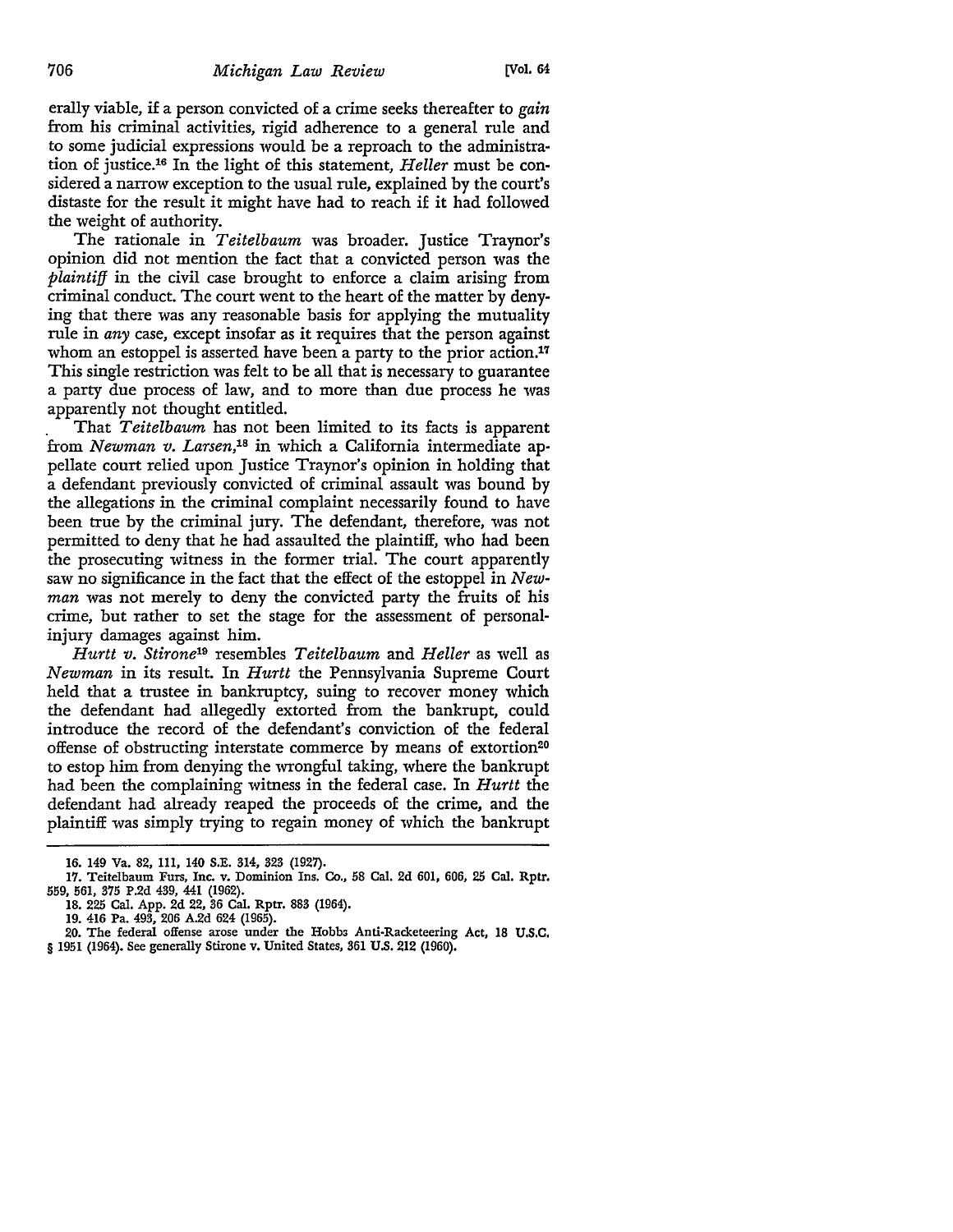had been deprived. Hence, the case is similar to *Newman* in that estoppel was used as an offensive weapon by a civil plaintiff, but also analogous to *Teitelbaum and Heller* in that only the profit of the crime was at stake.

One can hardly object to the outcome in either *Heller* or *Teitelbaum.* Unjust enrichment was avoided, and the public welfare advanced, by preventing a criminal from profiting from his illegal conduct. Furthermore, by sanctioning the use of a record of conviction to bar recovery in a subsequent civil action, these decisions are likely to reduce the number of suits brought by criminals to enforce "rights" purportedly arising from their unlawful activity. *Newman* and *Hurtt,* however, raise serious questions, for whereas *Heller* and *Teitelbaum* foreclosed the plaintiffs' recovery and maintained the status quo, *Newman* and *Hurtt* made the convicted defendants judgment debtors. They put the fruits of a state's *criminal* enforcement process at the disposal of potential *civil* plaintiffs who might otherwise be reluctant to sue. Persons suffering minor injuries as the result of criminal violence who would be willing to bear the medical expense themselves will be advised that a lawsuit is an easy and economical alternative if the defendant has been successfully prosecuted. Insurance companies will find it profitable to litigate more subrogation claims arising from criminal acts. Thus, in a jurisdiction following *Hurtt* or *Newman* there could be an increase in the number of suits brought to issue, at least on the question of damages, even if there were no doubt of a convicted person's civil liability.21

Assuming that the courts should be prepared to absorb any added workload, the question remains whether, in extending de facto the criminal process to include incontestable civil liability, *Hurtt* and *Newman* have not established an inflexible rule detrimental to social objectives in the post-conviction rehabilitation of offenders. The criminal process is aimed in part at preventing the guilty from profiting from their crimes, and legislation often permits a criminal court to condition probation upon a convicted defendant's making "restitution" to his victim. 22 There is a significant difference,

<sup>21.</sup> A plaintiff should be more willing to go to trial if the only issue is damages. Since he cannot lose on the liability issue he should be less inclined to accept a settlement than if there were a chance that the defendant would be found not liable and he would collect nothing. It might also be expected that, if the litigation is limited to the damage issue, the relative merits of the parties' claims will not come before the jury and that, therefore, compromise verdicts are precluded.

<sup>22.</sup> See, *e.g.,* 18 **U.S.C.** § **3651** (1964); MicH. CoMP. LAws § **771.3** (1948); Wis. **STAT.** § 57.01(1) (1963). The general role of the judiciary in the probation process is discussed in Notes, **59 CoLUM.** L. Rxv. **311** (1959); 39 **COLum.** L. REv. 1185, 1197 (1939). See PROssER, **TORTs** § 2, at **7** (1964); **PERKINS, CRImINAL** LAw **21,** (1957). The latter author states that the often-heard phrase "crimes against the person" is but a shorthand way of describing an offense against the state arising from the harm to the citizen. *Ibid.* See also People v. Gilliam, 141 Cal. App. **2d** 749, 297 P.2d 468 **(1956),** noting that a person accused of a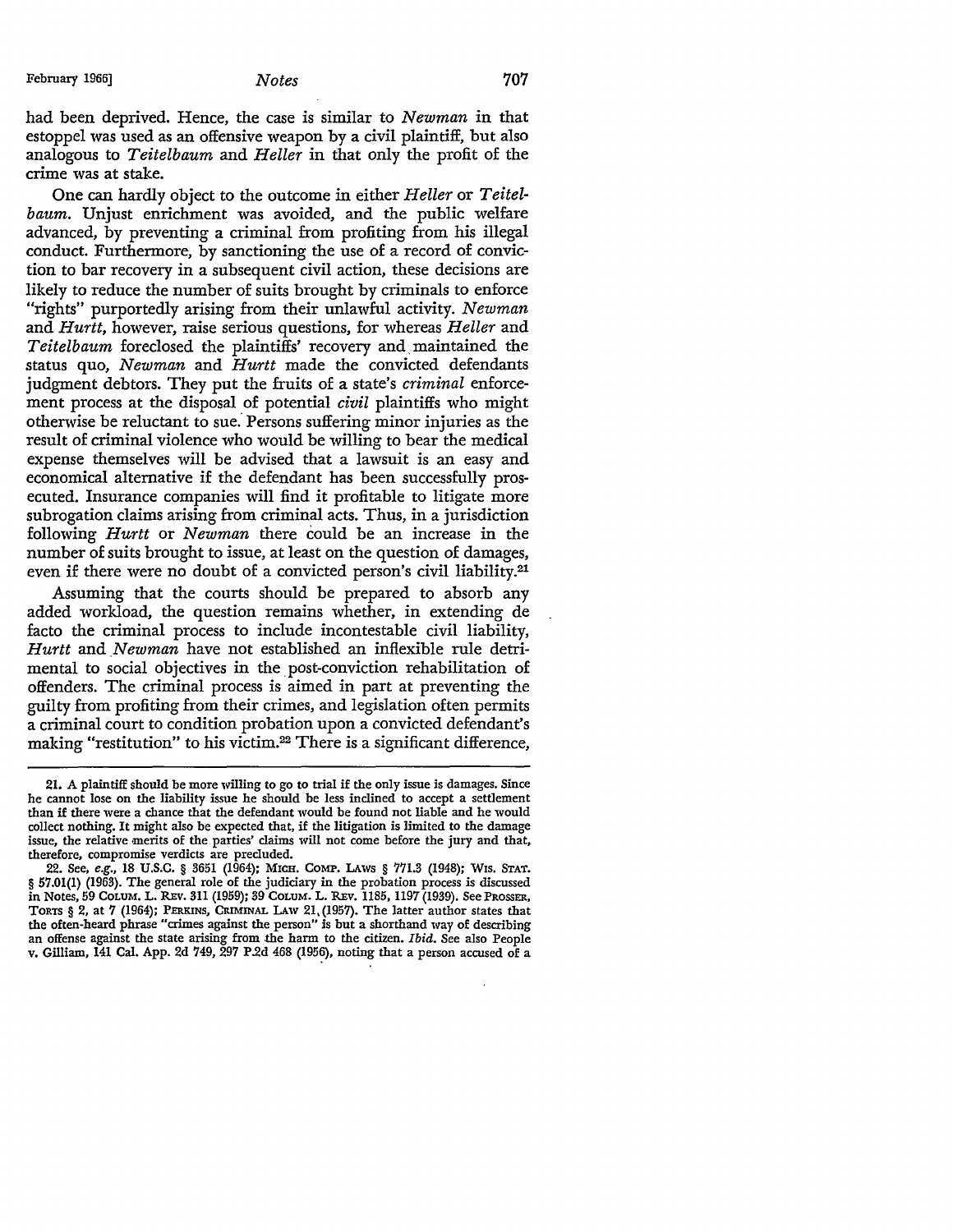however, between the method of fulfilling a probation order and that of executing a civil judgment. The criminal court can control the satisfaction of the guilty party's liability in order to reconcile his responsibility with rehabilitation policies. On the facts of *Hurtt,* for example, if the convicted defendant no longer retained the money he had extorted, he would not be forced to give up the few assets he might own to recompense his victim. The court has broad discretion in determining the amount due and in fixing the conditions of payment.23 For example, it could order periodic contributions beginning only after the defendant has secured a steady **job** and is able to provide for his family's comfort. If a subsequent change in conditions warranted lesser or greater installments, the terms of probation could be modified accordingly or even canceled entirely. In short, the sentencing court would retain enough control over the execution of its decree to adjust the demands upon the probationer to his circumstances. A civil judgment obtained with the aid of the record of previous conviction, however, need not be based upon a determination which takes account of the difficulties facing the defendant as he tries to become reassimilated into society. Furthermore, once the judgment is docketed, it can be executed by attachment or garnishment as quickly as possible. Even though some of his property may be exempt from execution and a portion of his earnings protected against garnishment, the very fact that an unalterable obligation hangs over him cannot fail to have an adverse psychological impact upon the defendant, especially if he has recently been released from prison.24 With the knowledge that any earnings not needed for subsistence will go to his judgment creditor, a person who has recently demonstrated strains of moral or social instability is unlikely to be motivated to strive for economic independence. If this is so, not only will the judgment remain unsatisfied, but the defendant may continue to be a burden on society.

*Newman* presents the same problem of execution control and raises an additional difficulty as well. While the civil plaintiff in *Hurtt* sought to recover only what the defendant had wrongfully gained, his counterpart in the California case demanded compensation for personal injuries (including, presumably, an amount for

<sup>&</sup>quot;crime against property" is really prosecuted in the interest of the state and not in that of the individual whose property was involved.

French criminal law does permit the interests of both the public and the victim of criminal activity to be considered simultaneously. See the French Code of Criminal Procedure, as amended January **1963,** at arts. 2, **3,** 871, 872, **885,** in **7 THE AMERICAN** SERIES OF FOREIGN PENAL CODES (1960), allowing the victim to intervene in the criminal prosecution and litigate his claim for damages.

<sup>28.</sup> See authorities cited note 22 *supra.*

<sup>24.</sup> The debtor exemption laws of twenty-two representative jurisdictions are analyzed (and criticized) in Joslin, *Debtor's Exemption Laws: Time for Modernization, 34* **IND.** L.J. **355 (1959).**